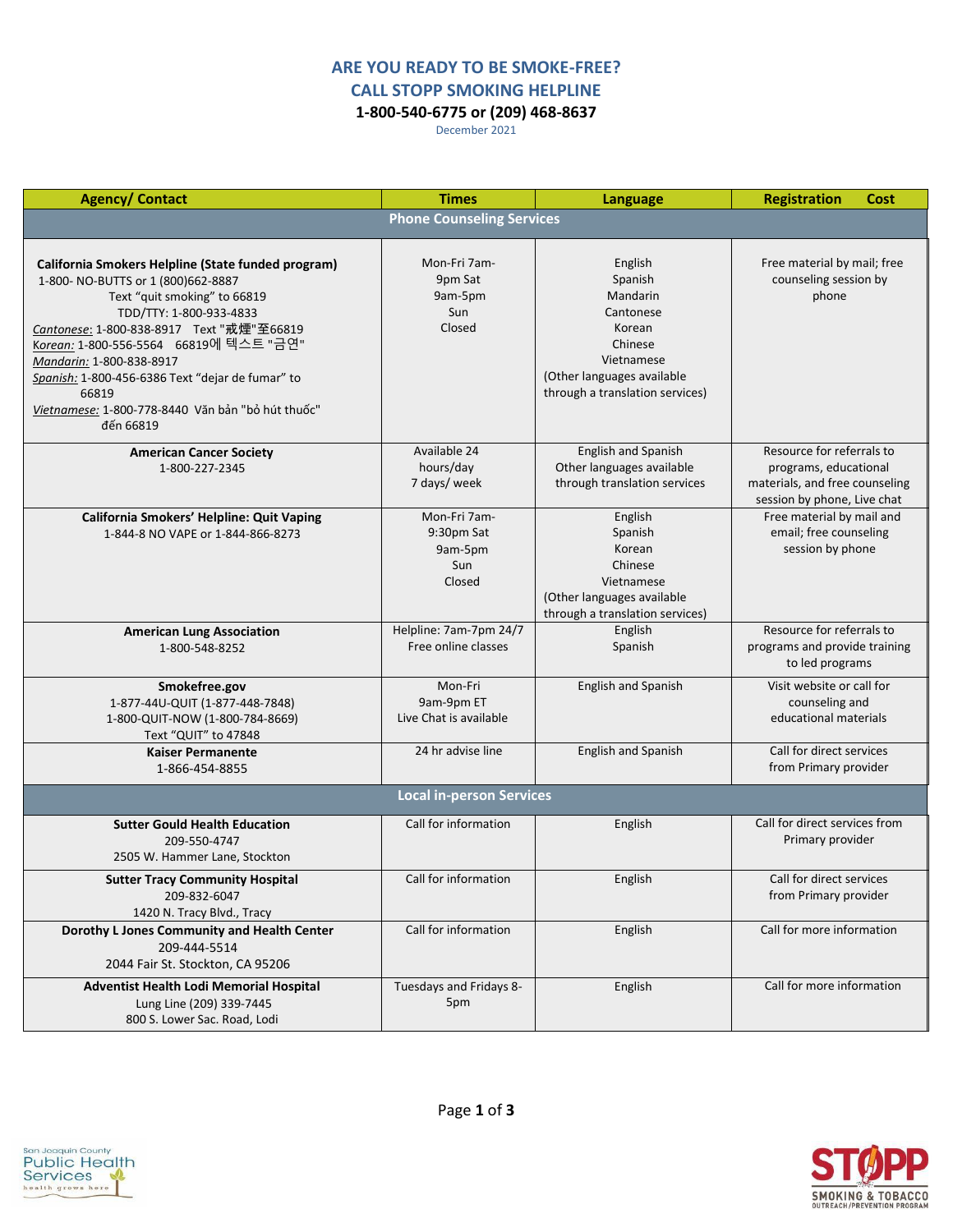## **ARE YOU READY TO BE SMOKE-FREE?**

**CALL STOPP SMOKING HELPLINE**

## **1-800-540-6775 or (209) 468-8637**

December 2021

| <b>Evergreen Professional Hypnotherapy</b><br>209-472-0722<br>6820 Pacific Ave. Suit 2-B<br>Stockton, CA 95207                                                                          | Call for information               | English                                                                                                             | Call to schedule a session                                                                                |
|-----------------------------------------------------------------------------------------------------------------------------------------------------------------------------------------|------------------------------------|---------------------------------------------------------------------------------------------------------------------|-----------------------------------------------------------------------------------------------------------|
| Asian Pacific Self-Development and<br><b>Residential Association (APSARA)</b><br>Office (209) 944-1700<br>Cell (209) 905-2777<br>3830 Alvarado Ave, Suite C.<br>Stockton, CA 95204, USA | Monday to Friday,<br>8 am to 5 pm. | Khmer, Thai, Laotian, French,<br>English, and Spanish; Other<br>languages available through<br>translation services | Resource for referrals to programs,<br>educational materials, and free<br>counseling sessions<br>by phone |
|                                                                                                                                                                                         | <b>School Services</b>             |                                                                                                                     |                                                                                                           |
| <b>Stockton Unified School District</b><br>Jillian Glende<br>209-933-7130 ext. 8266                                                                                                     | Call for information               | English                                                                                                             | Students are referred to<br>services                                                                      |
| <b>Manteca Unified School District</b><br>Francisca Montes 209-858-0782                                                                                                                 | Call for information               | English                                                                                                             | Students receive educational<br>materials and referral to services                                        |